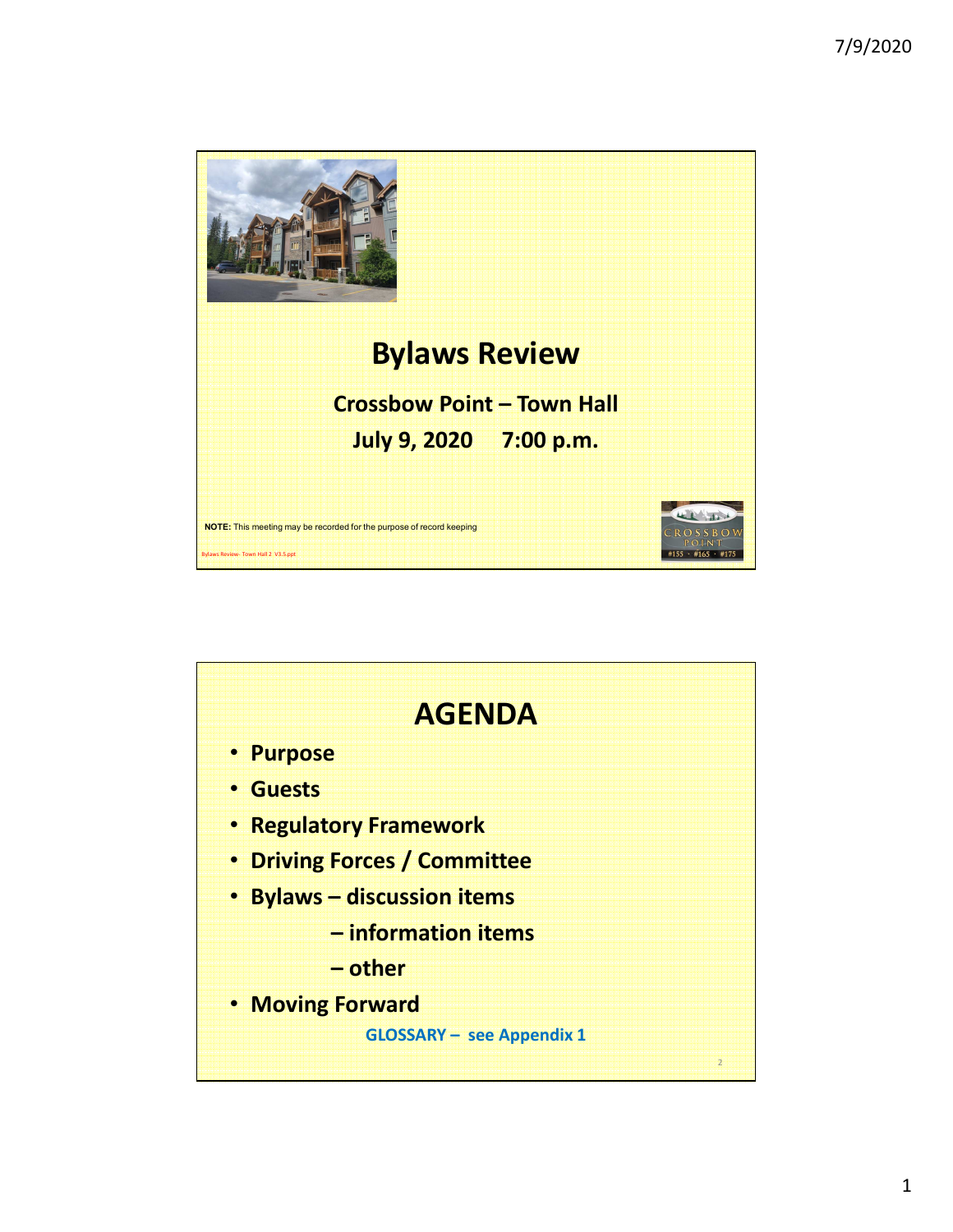

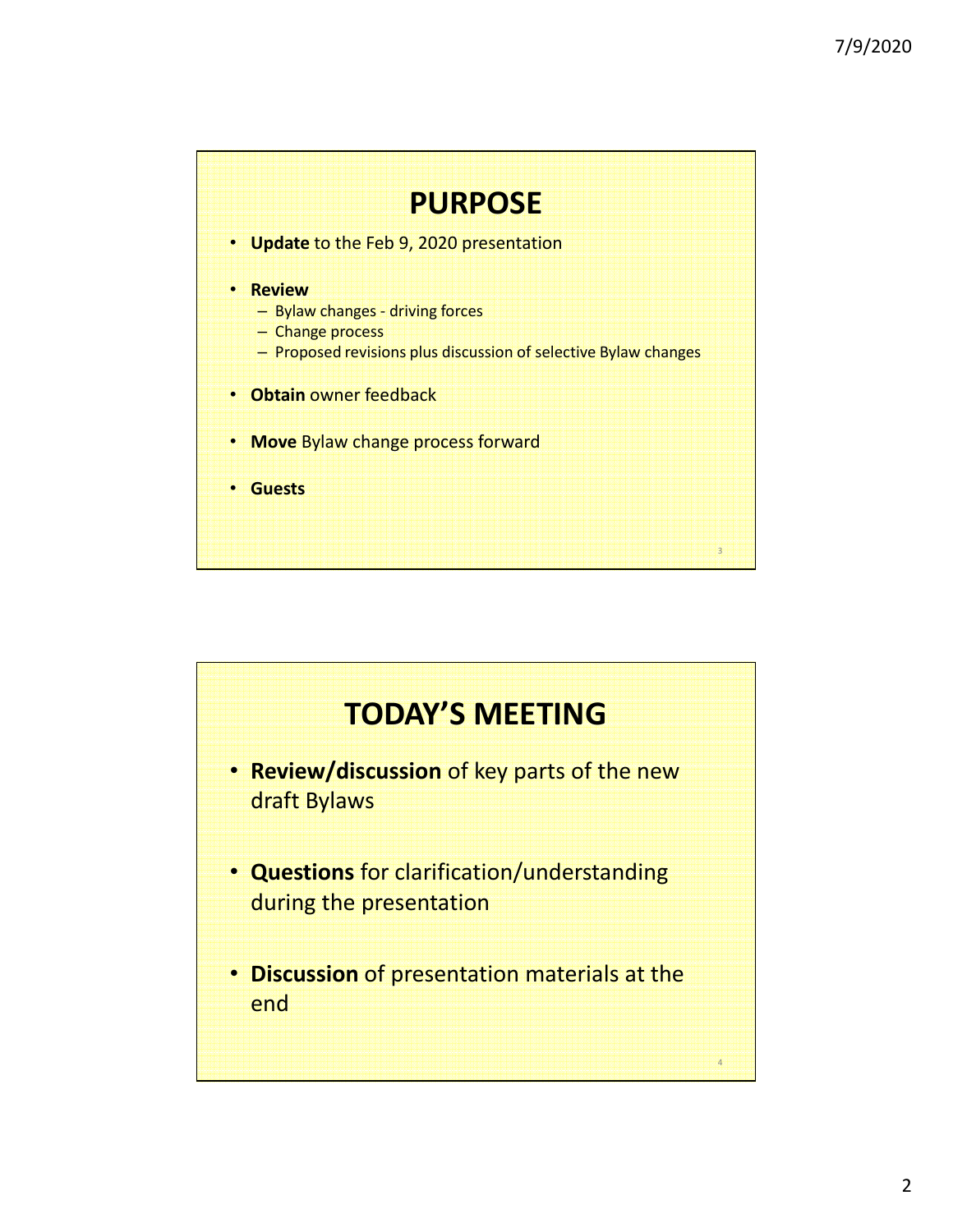| <b>REGULATORY FRAMEWORK</b> (1/2)    |                                                                                                                                             |
|--------------------------------------|---------------------------------------------------------------------------------------------------------------------------------------------|
| <b>Law and</b>                       | <b>Condo Property Act, Regulations</b>                                                                                                      |
| <b>Regs</b>                          | Other provincial & municipal Acts /<br>Regs (PIPA; Human Rights; Land Use-<br>zoning; etc.)                                                 |
| <b>Bylaws</b>                        | <b>Consistent with Act &amp; Regulations</b><br><b>Monetary and non-monetary sanctions</b><br>75% Owner & Unit Factors (Landing &<br>Point) |
| <b>Special</b><br><b>Resolutions</b> | <b>Change Bylaws; Capital asset change or</b><br>improvement; other as stipulated<br>75% Owner & Unit Factor (Landing &<br>Point)<br>5      |

| <b>REGULATORY FRAMEWORK</b> (2/2)                     |                                                                                                                                                                           |
|-------------------------------------------------------|---------------------------------------------------------------------------------------------------------------------------------------------------------------------------|
| <b>Owner</b><br><b>Ordinary</b><br><b>Resolutions</b> | Amend Rules; provide direction to Board;<br>simple majority vote at AGM                                                                                                   |
| <b>Board of</b><br><b>Directors</b>                   | Exercise powers/duties of corporation;<br>develop & enact rules; duties of good faith,<br>diligence & skill                                                               |
| <b>Rules</b>                                          | Procedures used in the administration of the<br>corporation, the corporation's property and<br>the common property; sanctions ( $\neq$ \$); goal<br>is compliance, not \$ |
| <b>Individual</b><br><b>Owners</b>                    | <b>Vote on Special &amp; Ordinary Resolutions;</b><br>submit items for AGM Agenda; Duty to<br>comply with Act / Regs / Bylaws / Rules<br>6                                |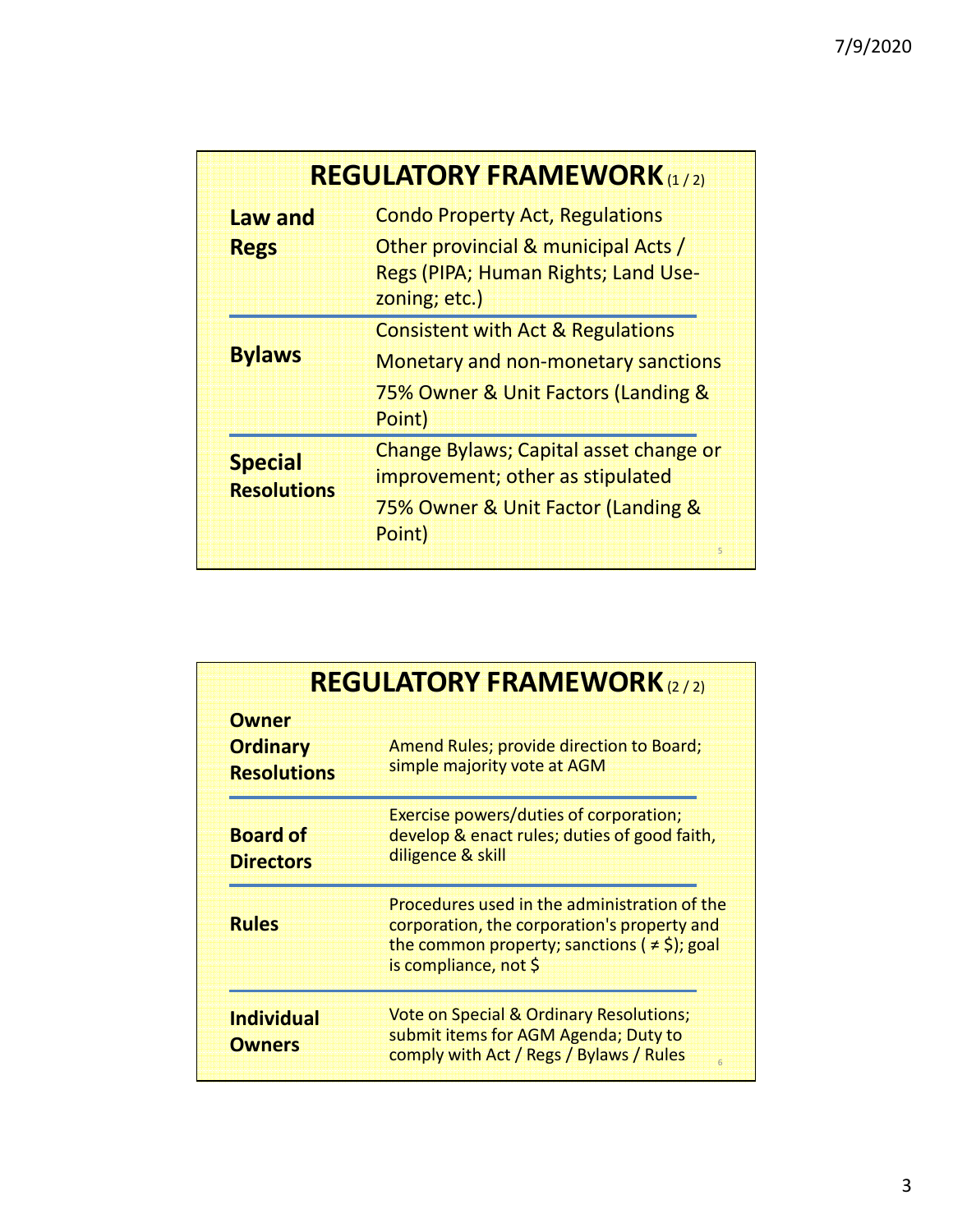

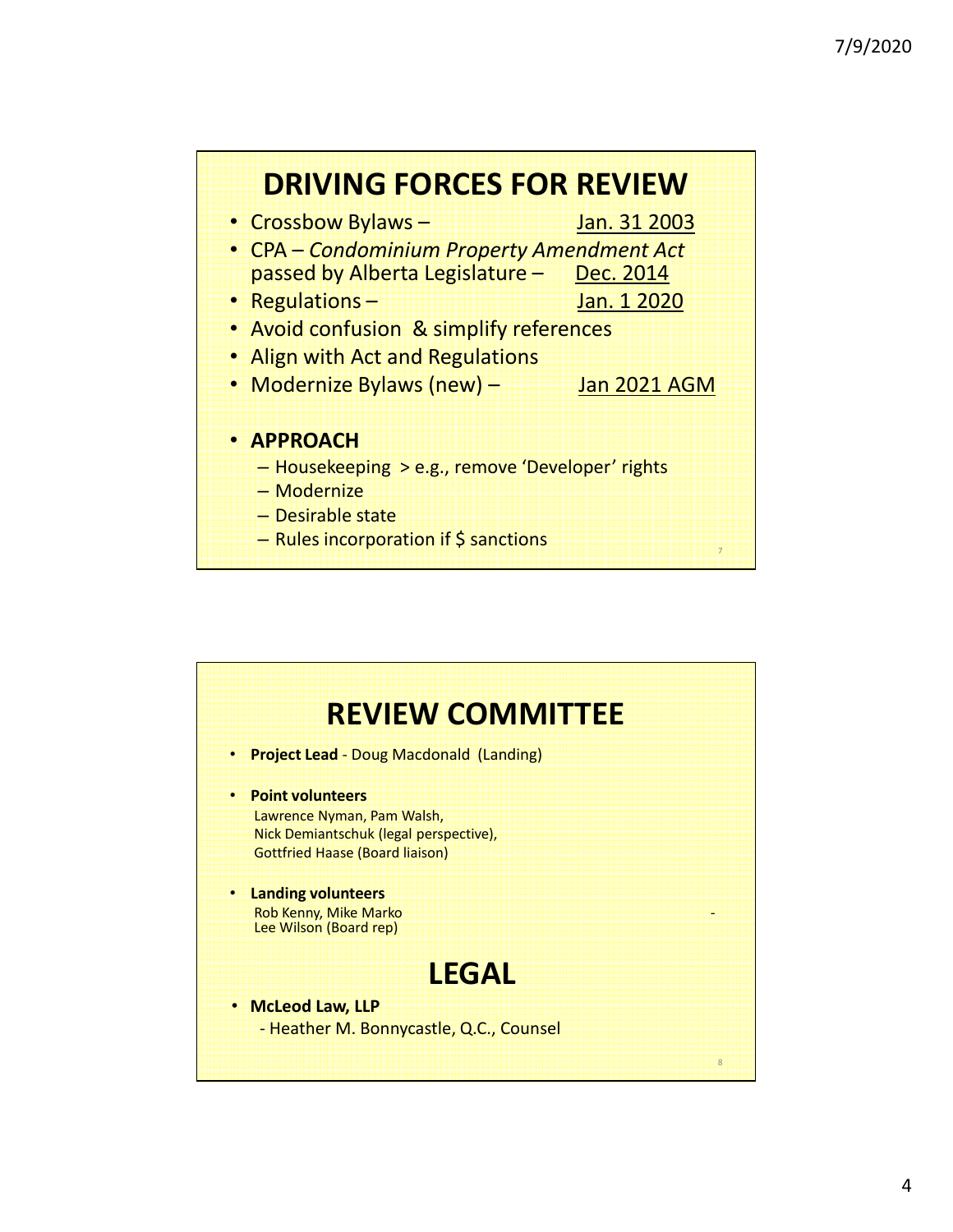

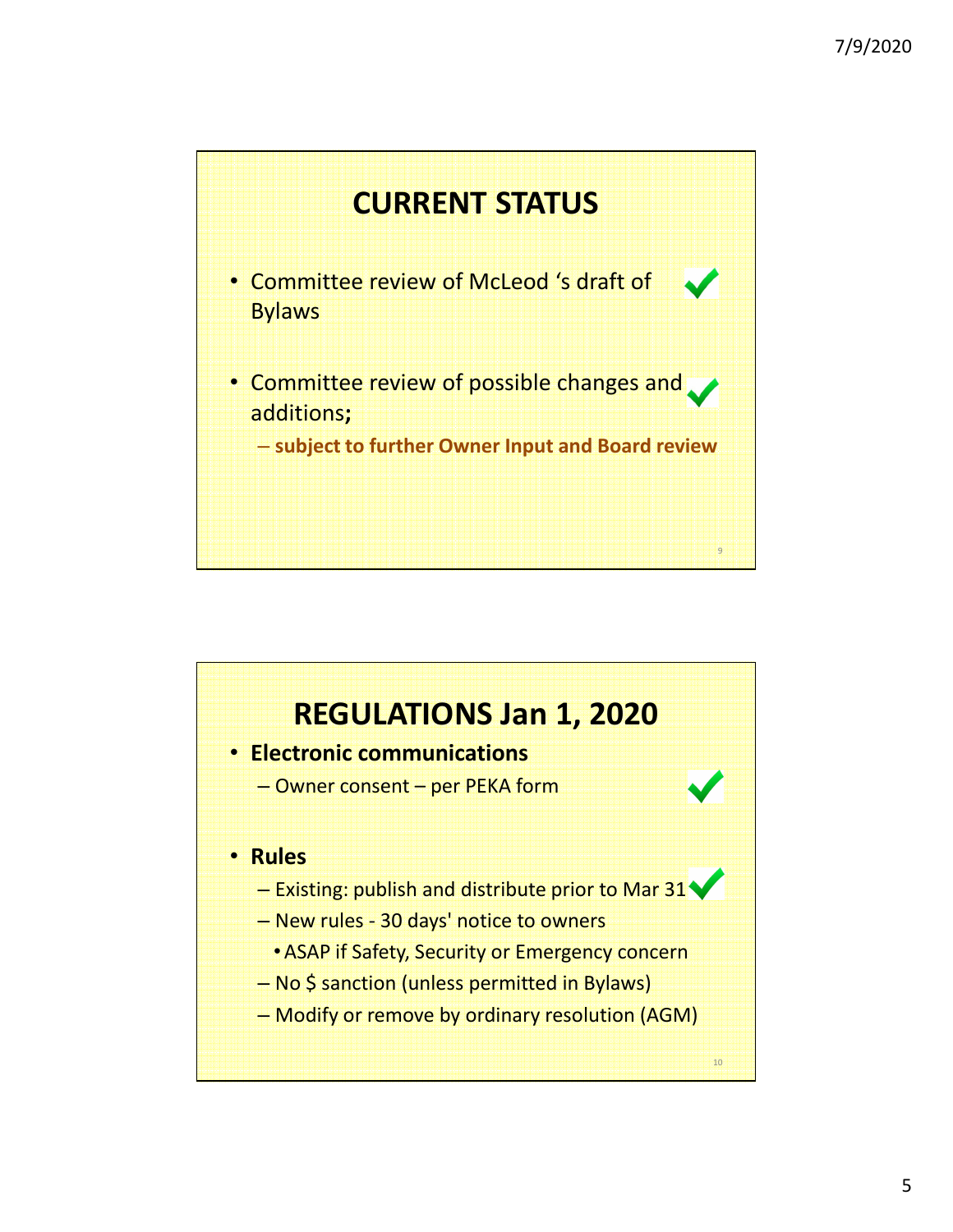

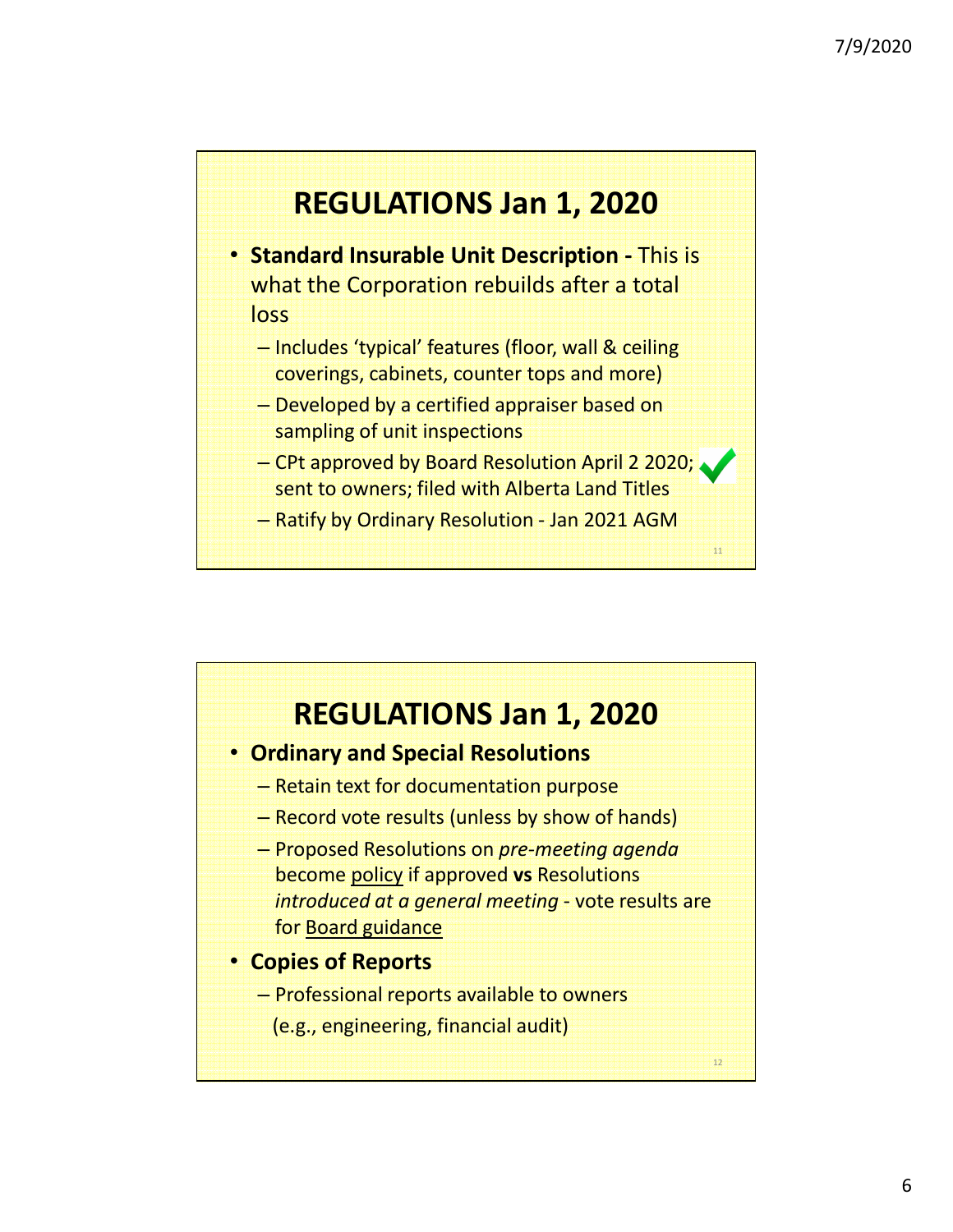

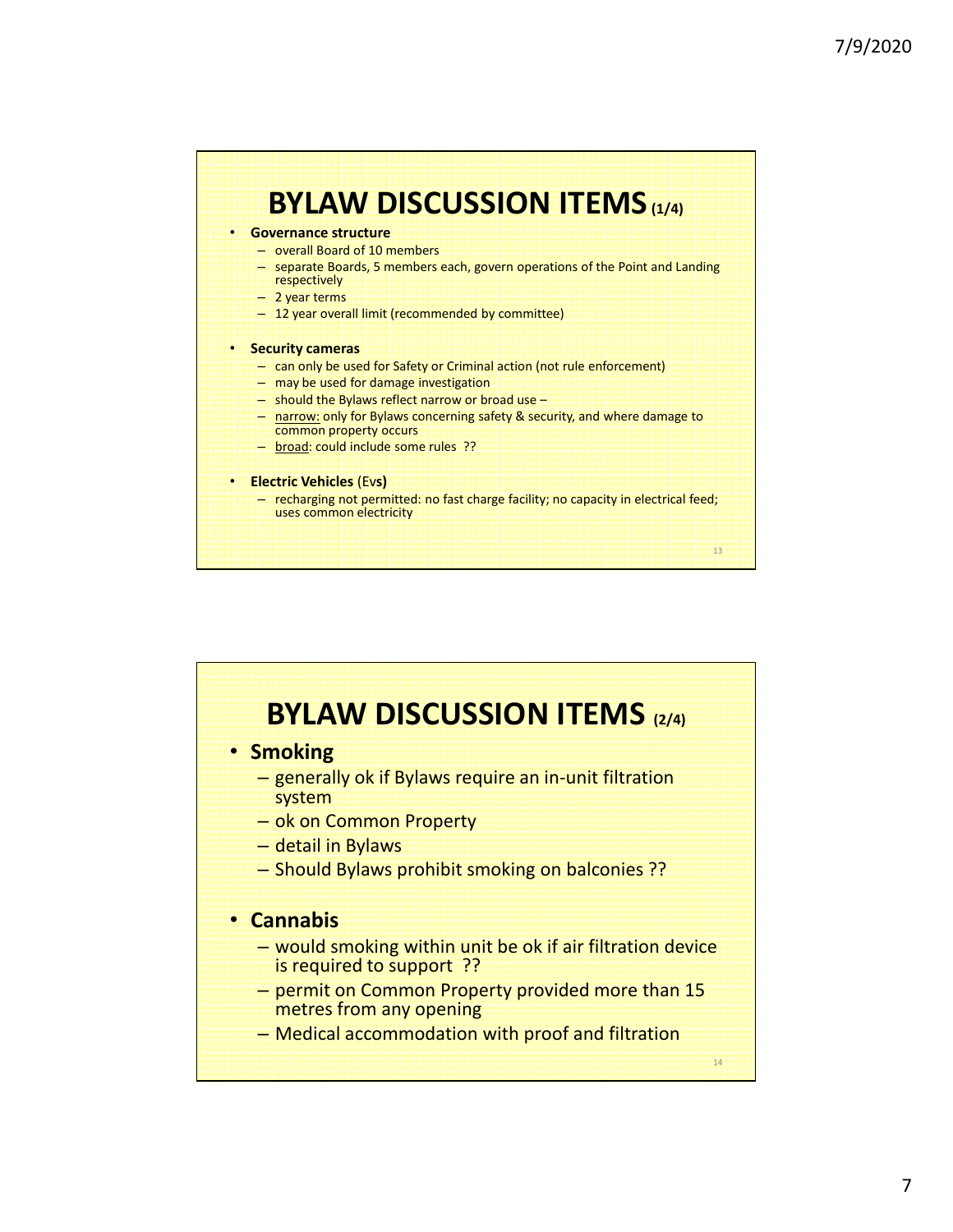

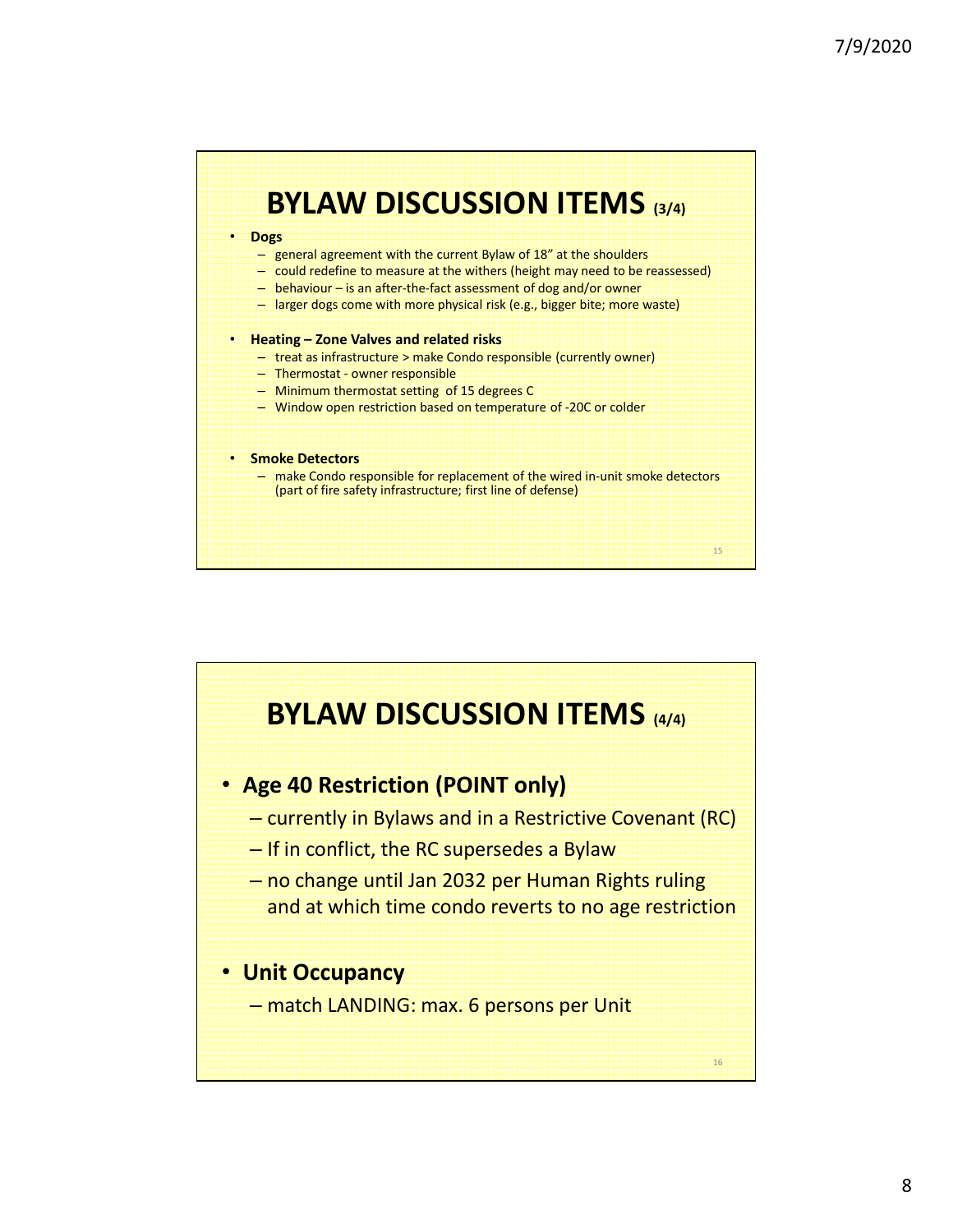

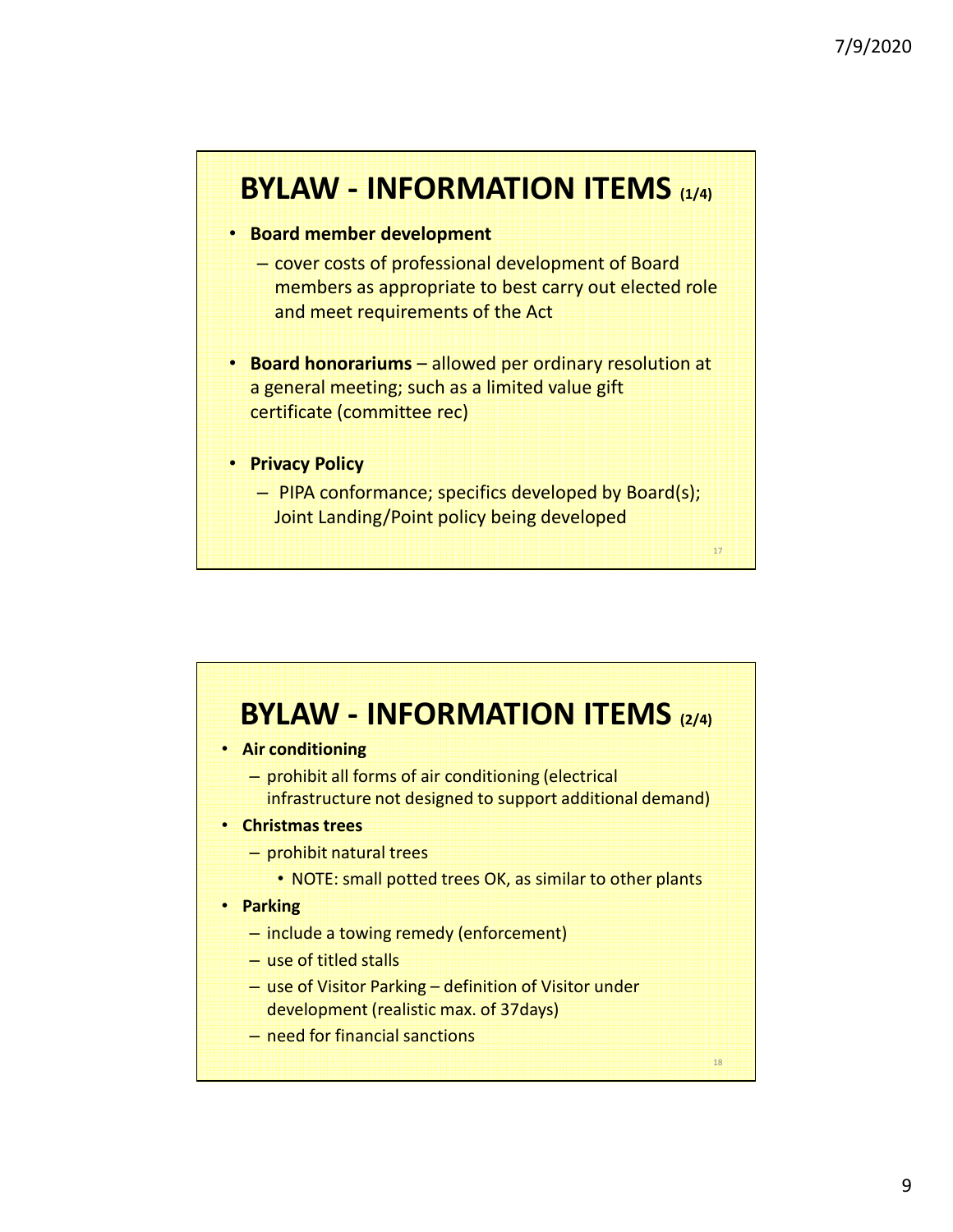

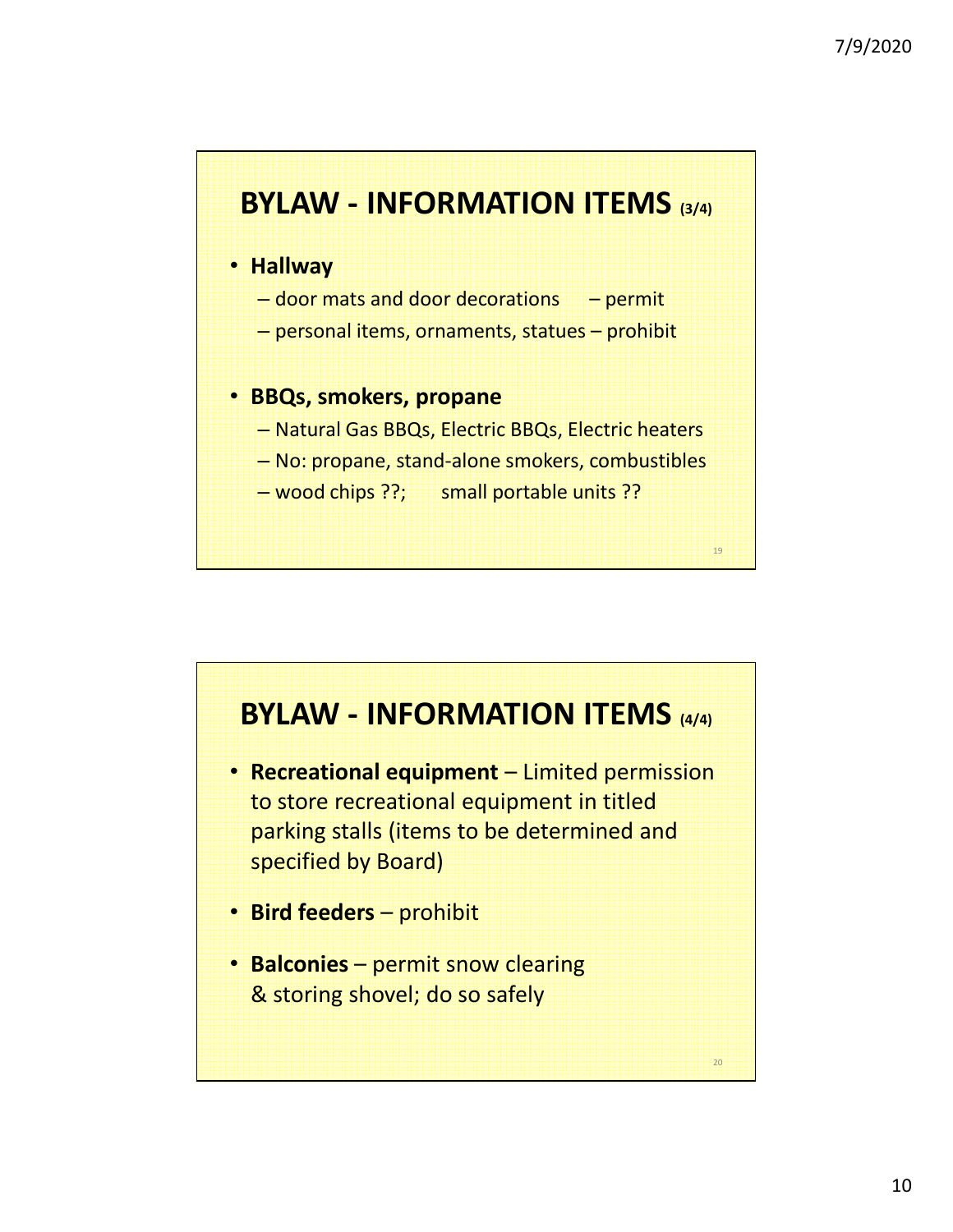

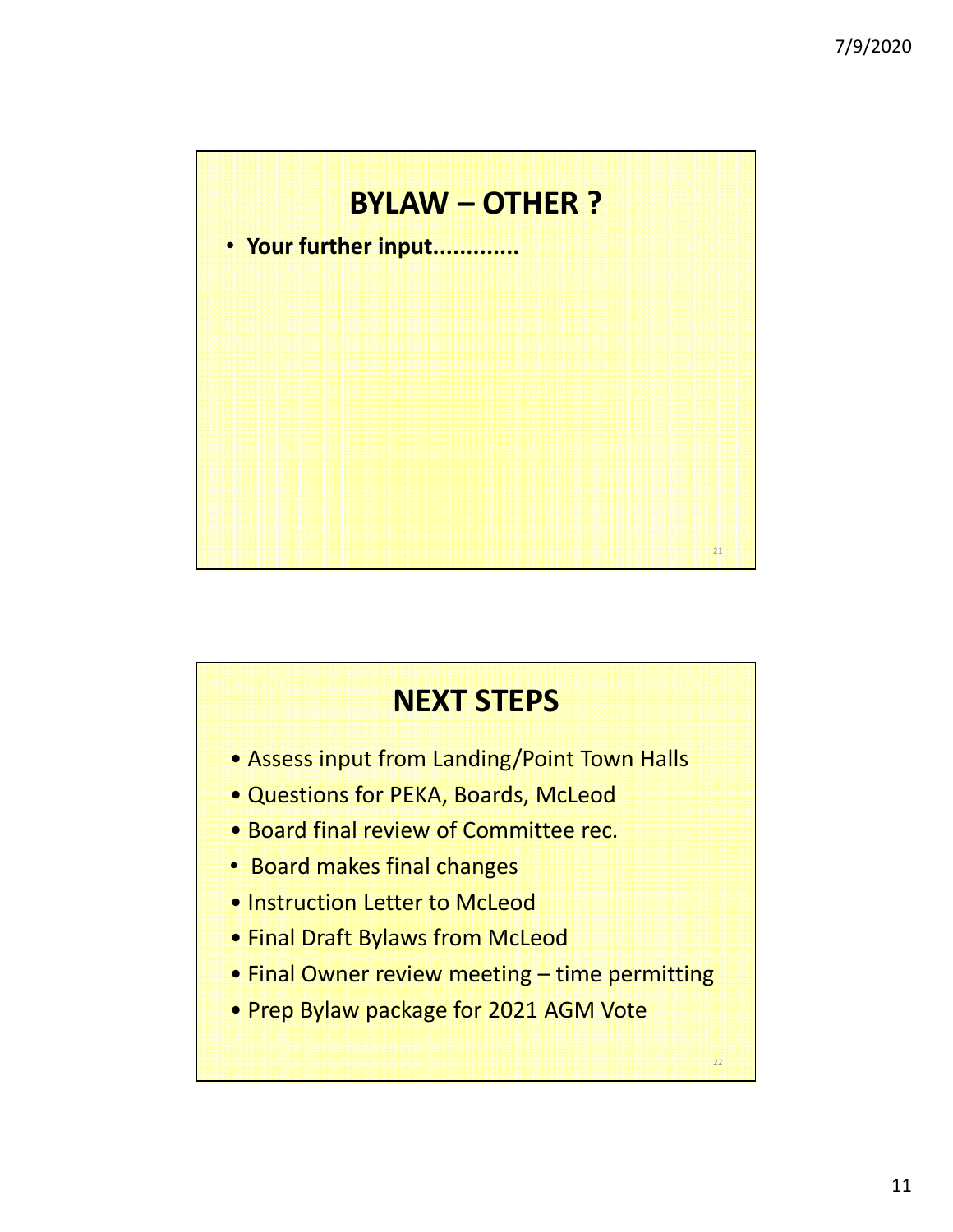

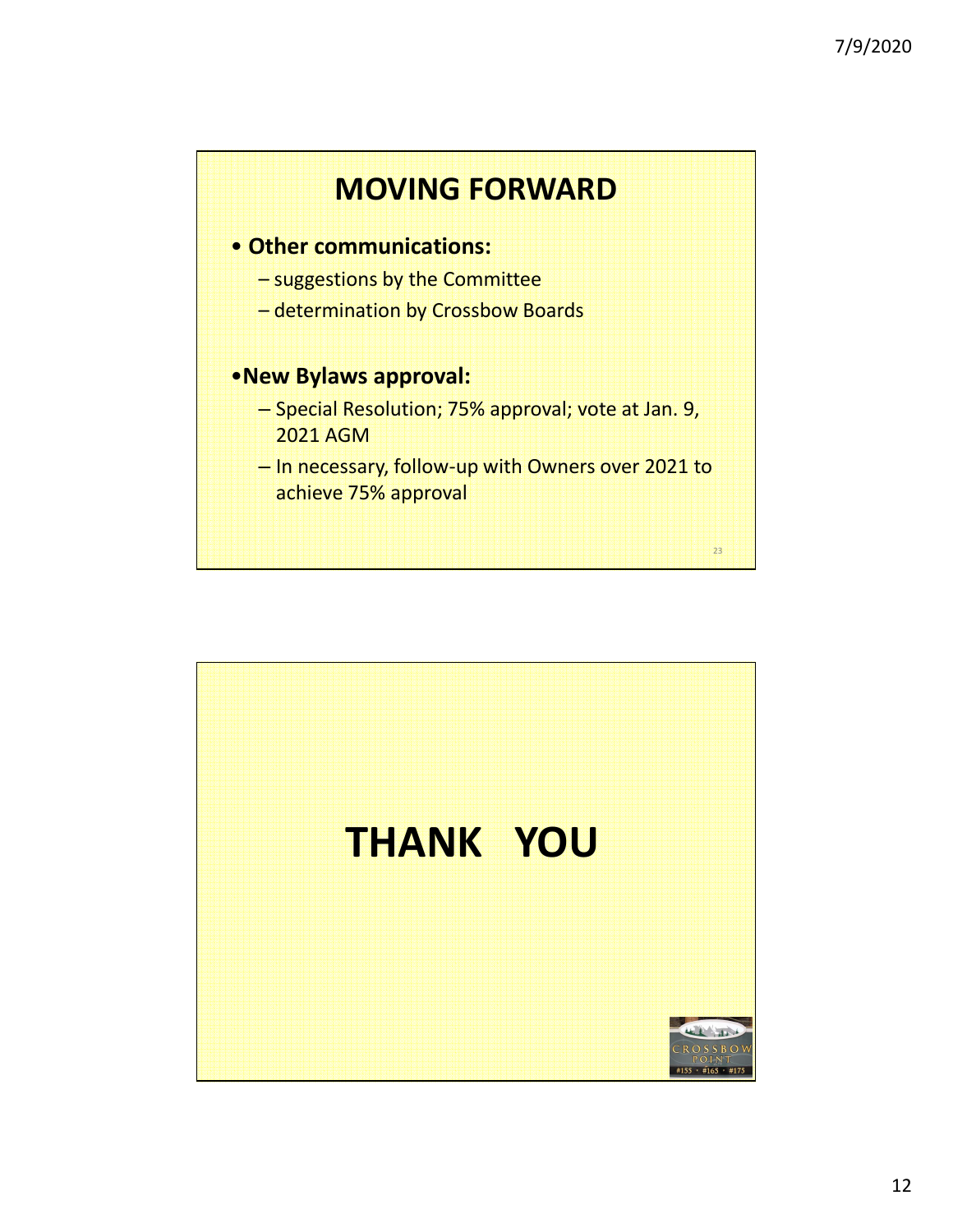

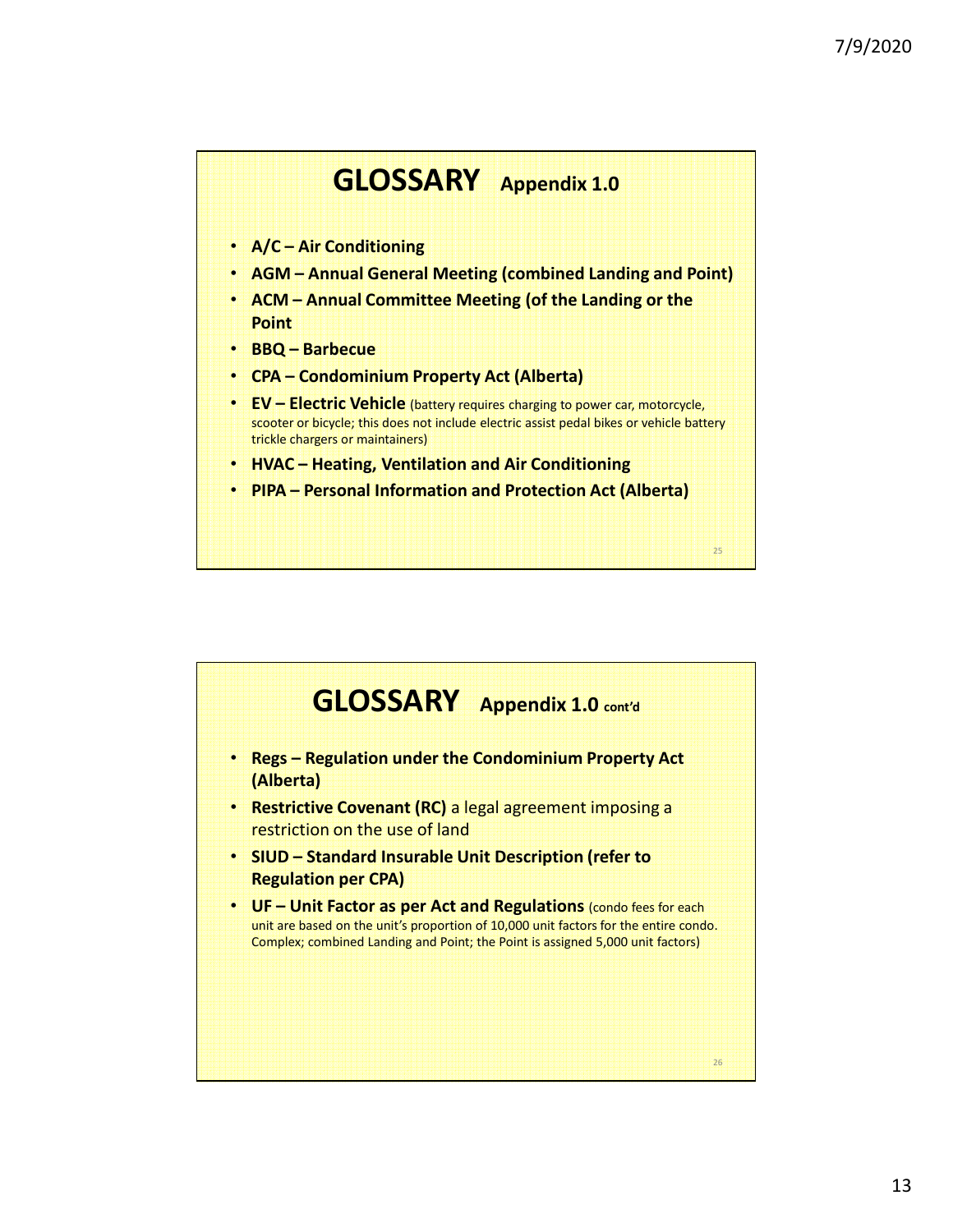